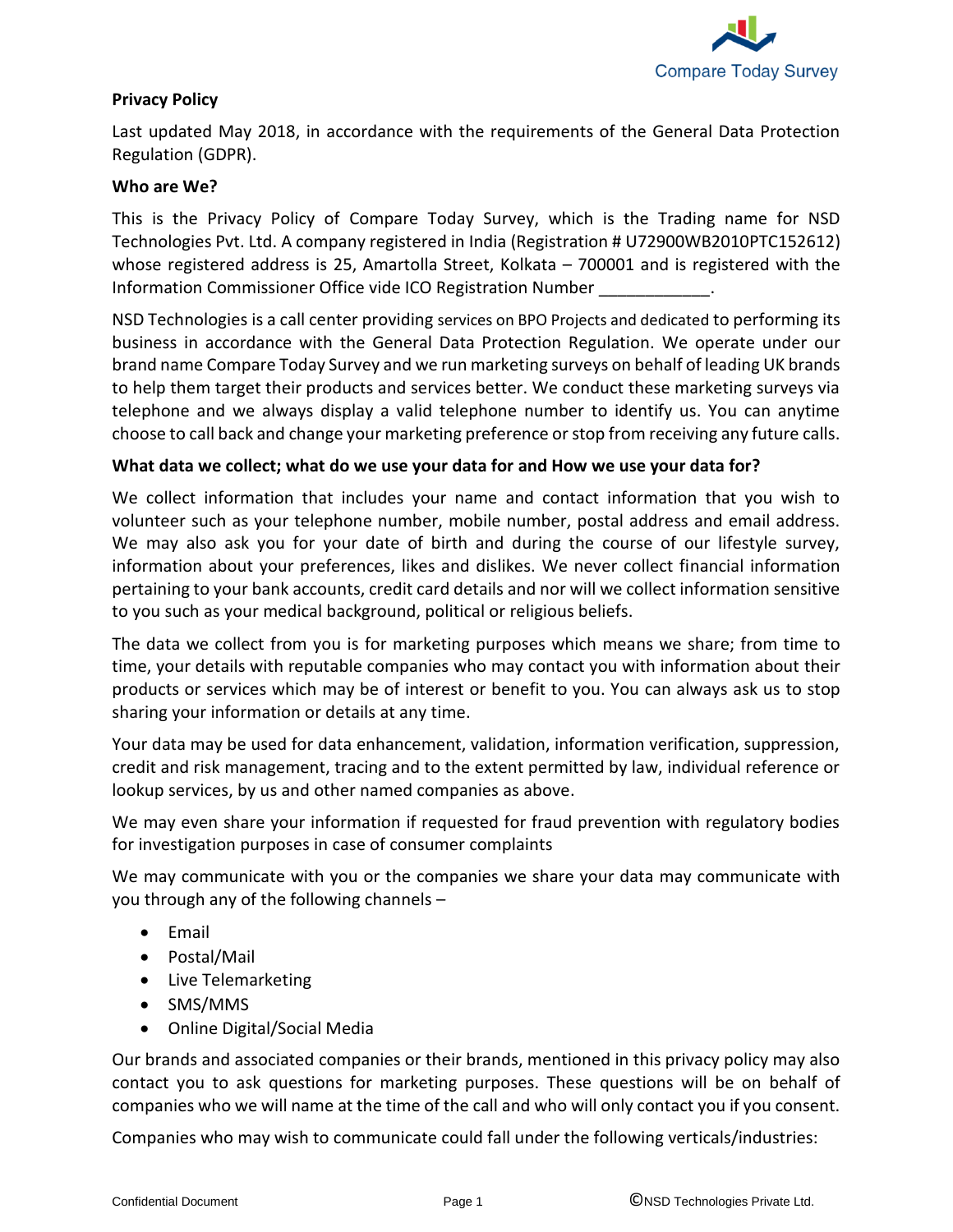

- o **Retail:** Online retail, General stores, Automotive (including sales, accessories, rentals or repairs), Property, Fashion and clothing, Telecoms and Utilities, Mail Order
- o **Finance:** Pensions, Loans, credit cards and mortgages, Investments & savings, Wills, Funeral Planning
- o **Insurance:** Home, Car, Travel, Pet, Personal, Other insurances
- o **Travel:** Holidays, Hotel, Airlines, Travel booking
- o **Lifestyle:** Health & Well-being (including mobility), Fitness, Charities, Media & publishing companies, Leisure, Gaming, Legal Services, Educational institutions, Market Research

# **Data Profiling**

We may use your data to group consumers into profiles, who are more likely to have common habits and interests. Profiling is summarising consumer data which include lifestyles, preferences, demographics, and purchasing patterns. It offers additional insight into customers and to help our clients to identify and gain a deeper understanding of their target market, enabling relevant and tailored marketing. We do not use profiling or any of the data we hold to make automated decisions about you.

## **Legal Basis for Processing Your Personal Information – Legitimate Interests**

The data we collect from you is for marketing purposes which means we share; from time to time, your details with reputable companies who may contact you with information about their products or services which may be of interest or benefit to you. Data may be processed in pursuance of legitimate interests that may include using your data for postal and telephone marketing for ourselves or others but in either case communication will be in relation to products or services that may be of interest or benefit to you. The benefits being pursued by our organisation are the running of marketing services and data business.

## **Who may we share your data with?**

- Our group companies and Brands, namely, NSD Technologies Pvt. Ltd. and Supreme Consumers
- Our associate companies, namely, Tensu Infotech Pvt. Ltd., Krisha Impex, Krisha Services, Consumer Datafort Inc.
- Marketing Service Providers/Media houses: Data is shared with reputed marketing service providers and media houses who may use your information to share with their clients and aid them with creating tailor-made products and services as per your needs.
- Groups of recipients within the specific industry sector listed above

## **Data Retention and how long will we your data for?**

We follow strict rules in accordance with the GDPR and make sure the information is:

- used for specified, explicit purposes
- used in a way that is adequate, relevant and limited to only what is necessary
- accurate and, where necessary, kept up to date
- kept for no longer than is necessary or as long as you want
- securely handled, including protection against unauthorised or unlawful processing, access, loss, destruction or damage

## **Your Rights**

The law provides the following rights to individuals –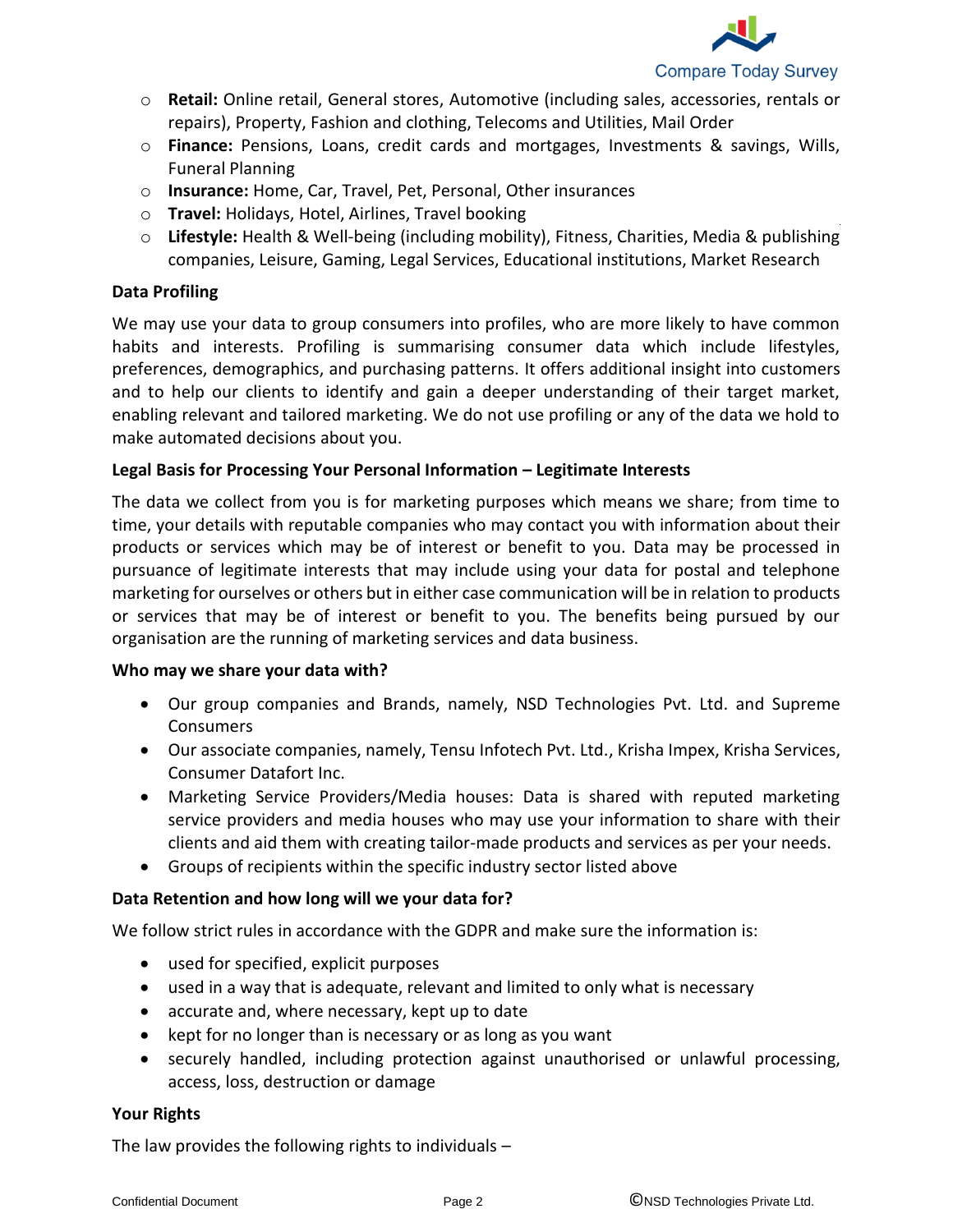

- The right to be informed This right provides the data subject with the ability to ask a company for information about what personal data (about him or her) is being processed and the rationale for such processing. To obtain details we hold, you may send an email to [Compliance@comparetodaysurvey.com](mailto:Compliance@comparetodaysurvey.com)
- The right of access his right provides the data subject with the ability to get access to his or her personal data that is being processed. This request provides the right for data subjects to see or view their own personal data, as well as to request copies of the personal data. To obtain details we hold, you may send an email to [Compliance@comparetodaysurvey.com](mailto:Compliance@comparetodaysurvey.com)
- The right to rectification This right provides the data subject with the ability to ask for modifications to his or her personal data in case the data subject believes that this personal data is not up to date or accurate
- The right to erasure Also known as right to be forgotten, this right provides the data subject with the ability to ask for the deletion of their data. This will generally apply to situations where a customer relationship has ended. It is important to note that this is not an absolute right, and depends on your retention schedule and retention period in line with other applicable laws
- The right to restrict processing this right provides the data subject with the ability to withdraw a previously given consent for processing of their personal data for a purpose. The request would then require the company to stop the processing of the personal data that was based on the consent provided earlier
- The right to data portability This right provides the data subject with the ability to ask for transfer of his or her personal data. As part of such request, the data subject may ask for his or her personal data to be provided back (to him or her) or transferred to another controller. When doing so, the personal data must be provided or transferred in a machine-readable electronic format
- The right to object This right provides the data subject with the ability to object to the processing of their personal data. Normally, this would be the same as the right to withdraw consent if it was appropriately requested and no processing other than legitimate purposes is being conducted. However, a specific scenario would be when a customer asks that his or her personal data should not be processed for certain purposes while a legal dispute is ongoing in court
- Rights in relation to automated decision making and profiling This right provides the data subject with the ability to object to a decision based on automated processing. Using this right, a customer may ask for his or her request (for instance, a loan request) to be reviewed manually, because he or she believes that automated processing of his or her loan may not consider the unique situation of the customer

## **Cookies**

When you use and access the Service, we may place a number of cookies files in your web browser. We use cookies for the following purposes: to enable certain functions of the Service, to provide analytics, to store your preferences, to enable advertisements delivery, including behavioural advertising. We use both session and persistent cookies on the Service and we use different types of cookies to run the Service: Essential cookies. We may use essential cookies to authenticate users and prevent fraudulent use of user accounts.